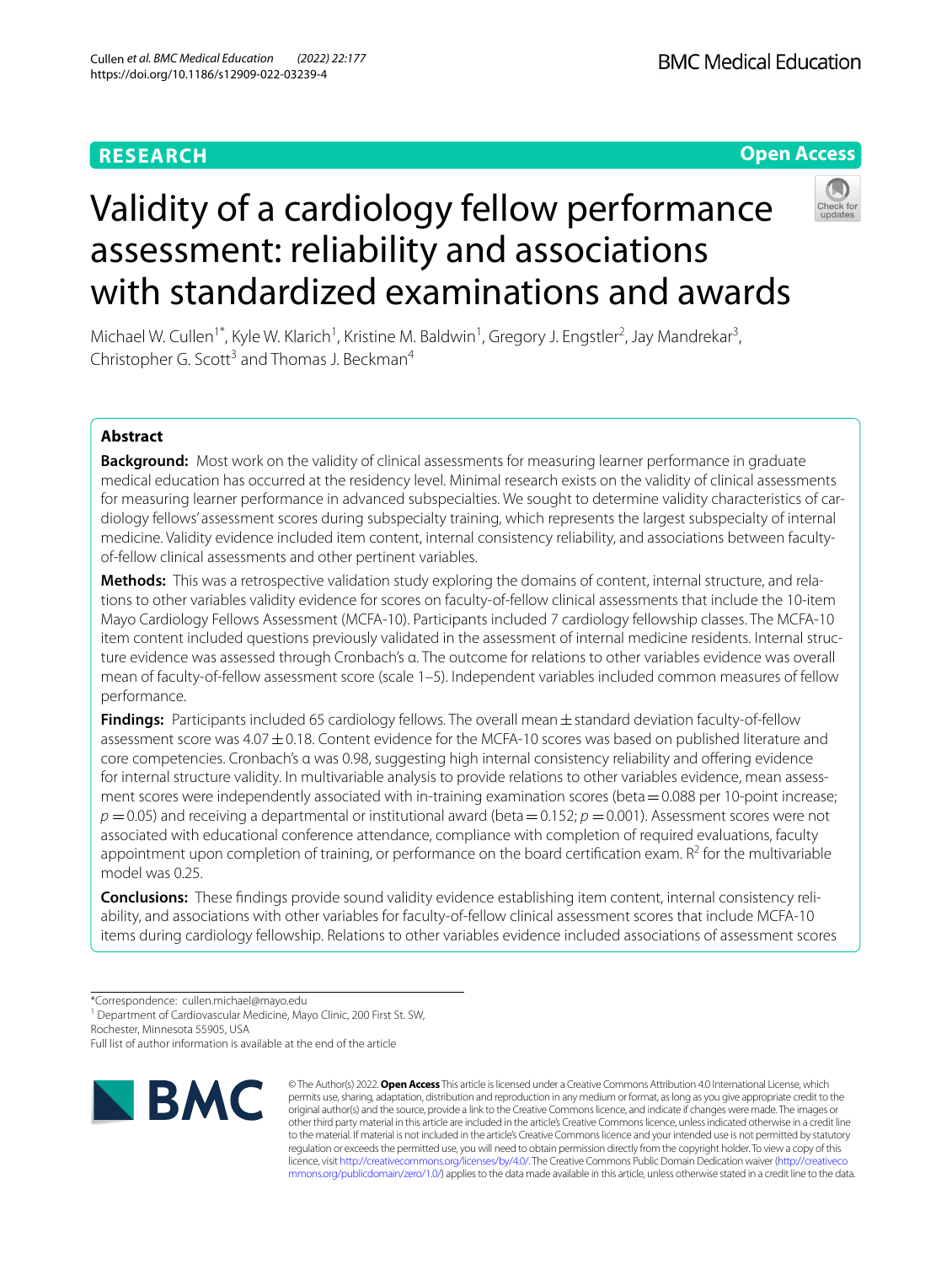with performance on the in-training examination and receipt of competitive awards. These data support the utility of the MCFA-10 as a measure of performance during cardiology training and could serve as the foundation for future research on the assessment of subspecialty learners.

**Keywords:** Assessment, Cardiology fellowship, Evaluation, Training, Validity evidence

## **Introduction**

Cardiovascular diseases (CV) is the largest subspecialty of IM, with 2978 fellows enrolled in general cardiology fellowships during the 2019–2020 academic year [\[1](#page-6-0)]. Trainees in CV fellowships must acquire unique technical, cognitive, and procedural skills distinct among medical subspecialties  $[2, 3]$  $[2, 3]$  $[2, 3]$  $[2, 3]$ . The validity of clinical assessments previously established for learners in general internal medicine may not apply to subspecialty fellowships, particularly CV fellows. Therefore, the validity of cardiology fellows' assessments during fellowship training carries importance for both the CV and broader subspecialty medical education communities.

Establishing the validity of instrument scores is necessary for meaningful assessments  $[4-6]$  $[4-6]$  $[4-6]$ . An assessment is considered valid when the outputs or scores justify the given score interpretation [\[7](#page-6-5)]. Validity evidence originates from 5 sources: content, response process, internal structure, relations with other variables, and consequences [\[4](#page-6-3), [5,](#page-6-6) [8\]](#page-6-7). The necessary contribution or weight of these evidence sources varies, depending on the instrument's purpose and the stakes of the assessment.

Prior studies have examined validity evidence for assessments of internal medicine (IM) residents. For example, a multisource observational assessment of professionalism was associated with residents' clinical performance, professional behaviors, and medical knowledge [[9,](#page-6-8) [10](#page-6-9)]. Direct clinical observations of IM residents have been established as a valid measure of clinical skills [[11\]](#page-6-10). However, research has demonstrated factor instability of the same teaching assessment when applied to general internists versus cardiologists, suggesting that one assessment method may vary across diferent educational environments and medical specialties [\[12\]](#page-6-11). Furthermore, very limited research exists on learner assessments among CV fellows [\[13–](#page-6-12)[15\]](#page-6-13).

In this validity study, we sought to investigate content, internal structure, and relations to other variables evidence for an assessment of CV fellows' performance at the Mayo Clinic. The relations to other variables evidence examined associations between CV fellows' assessment scores and key educational outcomes during cardiology fellowship training including in-training examination (ITE) scores, conference attendance, evaluation completion, cardiology certifcation examination failure, receiving an award, and faculty appointment upon completion of training. This study builds upon prior work from our group examining the association of application variables with subsequent clinical performance during cardiology fellowship training [\[15](#page-6-13)].

## **Methods**

## **Setting and participants**

This was a retrospective cohort study of 7 classes of cardiology fellows at the Mayo Clinic in Rochester, Minnesota beginning 2years of core clinical training from July, 2007 to July, 2013 and thus completing clinical training from June, 2009 to June, 2015 [\[15](#page-6-13)]. During the study period, all fellows completed 2years of required core clinical rotations followed by research and/or subspecialty training. All fellows entering the core clinical training program during this study period were eligible.

### **Instrument development and validation**

Validity evidence for this study was based on Messick and the current Standards for Educational and Psychological Testing which state that all validity pertains to the construct of interest and that evidence to support the construct comes from the following sources: content, internal structure, response process, relations to other variables (i.e., criterion), and consequences  $[4, 16]$  $[4, 16]$  $[4, 16]$  $[4, 16]$  $[4, 16]$ . This study utilized the Mayo Cardiology Fellows' Assessment (MCFA-10) with 10 common items from faculty-of-fellow end-of-rotation assessment forms that were structured on a 5-point scale (1, lowest; 3, average; 5, highest i.e. "Top 10%"). Table [1](#page-2-0) provides descriptions and sources of content evidence for each item in the MCFA-10. The content of these items refected previously validated questions to assess IM residents at the Mayo Clinic. They demonstrated evidence of content, internal structure based on factor analysis and internal consistency reliability, and relations to other variables including performance on standardized tests and markers of professional behaviors  $[9, 10, 17-19]$  $[9, 10, 17-19]$  $[9, 10, 17-19]$  $[9, 10, 17-19]$  $[9, 10, 17-19]$ . These items also corresponded to questions used to assess the performance of cardiology fellows in our previous work [\[15](#page-6-13)]. Items comprising the MCFA-10 have been utilized at Mayo Clinic for formative reasons to provide feedback to residents and fellows to improve their performance and for summative purposes to assist with ranking and award decisions.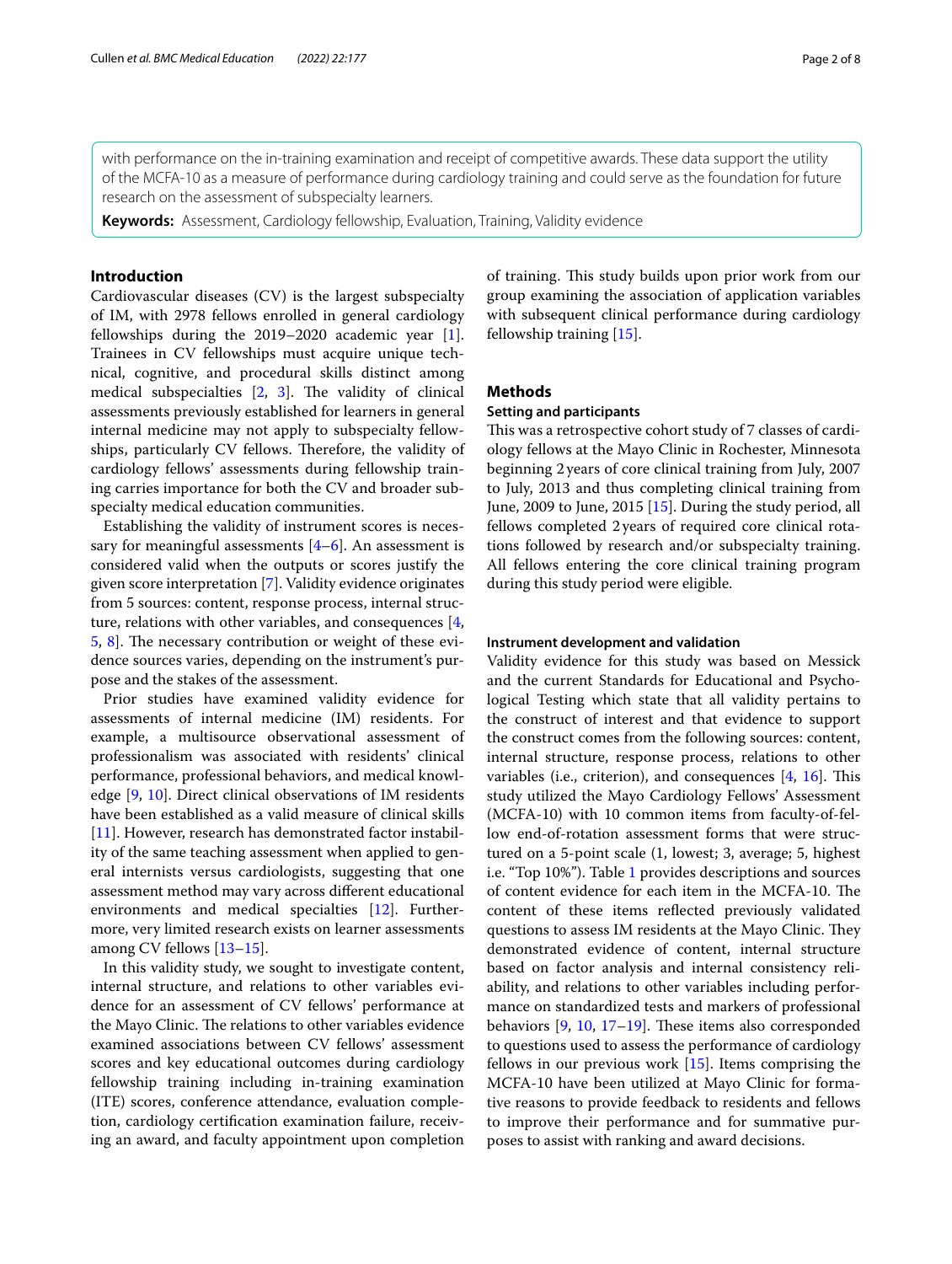| ltem                                                                      | ption<br>Descri                                                                                                                                 | Sources of content evidence                                                                                                                                                                                 | Categories of validity evidence<br>for the referenced sources |
|---------------------------------------------------------------------------|-------------------------------------------------------------------------------------------------------------------------------------------------|-------------------------------------------------------------------------------------------------------------------------------------------------------------------------------------------------------------|---------------------------------------------------------------|
| Accuracy and completeness of gathered information                         | Obtains thorough and appropriately comprehensive<br>data from the history, physical exam, and medical<br>record                                 | ture reliability [17]; appropriate and effective patient<br>Similar item demonstrated excellent internal struc-<br>care is a component of core ACGME patient care<br>competency [20]                        | Internal structure, content                                   |
| Interpretation of patient data effectively                                | Synthesizes patient's history, physical exam, labora-<br>tory data, and differential diagnoses                                                  | ture reliability [17]; appropriate and effective patient<br>Similar item demonstrated excellent internal struc-<br>care is a component of core ACGME patient care<br>competency [20]                        | Internal structure, content                                   |
| Selection of appropriate diagnostic tests                                 | Utilizes appropriate, cost effective, and evidence-<br>diagnostic testing<br>based                                                              | ture reliability [17]; appropriate and effective patient<br>Similar item demonstrated excellent internal struc-<br>care is a component of core ACGME patient care<br>competency [20]                        | Internal structure, content                                   |
| Formulation of an effective plan and patient man-<br>agement strategy     | Interprets test results accurately; demonstrates good<br>clinical judgment                                                                      | ture reliability [17]; appropriate and effective patient<br>Similar item demonstrated excellent internal struc-<br>care is a component of core ACGME patient care<br>competency [20]                        | Internal structure, content                                   |
| Effective and concise case presentations                                  | articulates the salient aspects of cases with<br>Clearly articulates the salient aspects of c<br>both written and verbal communication          | Similar item demonstrated excellent internal struc-<br>tion is a component of core ACGME interpersonal<br>ture reliability [17]; effective exchange of informa-<br>and communication skills competency [20] | Internal structure, content                                   |
| Efficiency of patient work-ups                                            | Prioritizes and conducts patient evaluations in a<br>manner<br>timely                                                                           | Prior studies have identified the value of efficiency<br>in clinical teaching [21]; efficient patient care is a<br>component of core ACGME patient care compe-<br>tency [20]                                | Content                                                       |
| Quality of dismissal letter                                               | Completes accurate, concise, and responsive docu-<br>mentation to referring providers                                                           | Item felt to be important given nature of Mayo Clinic<br>referral practice and communication with external<br>providers                                                                                     | Content                                                       |
| Professionalism                                                           | honesty, initiative, and integrity; practices mutual<br>Accepts responsibility; demonstrates empathy,<br>respect; places needs of patient first | Similar to component of validated assessment of<br>professionalism [9, 10]                                                                                                                                  | Content, relations to other variables                         |
| Commitment to own education                                               | Attends conferences; completes required readings;<br>practices self-directed learning                                                           | Similar to component of validated assessment of<br>professionalism [9, 10]                                                                                                                                  | Content, relations to other variables                         |
| Systems based practice                                                    | Practices cost-effective care; references clinical<br>guidelines; leverages system resources for the<br>benefit of patients<br>t of patients    | ACGME requires assessment of competency in<br>systems based practice [22]                                                                                                                                   | Content                                                       |
| Abbreviations: ACGME Accreditation Council for Graduate Medical Education |                                                                                                                                                 |                                                                                                                                                                                                             |                                                               |

<span id="page-2-0"></span>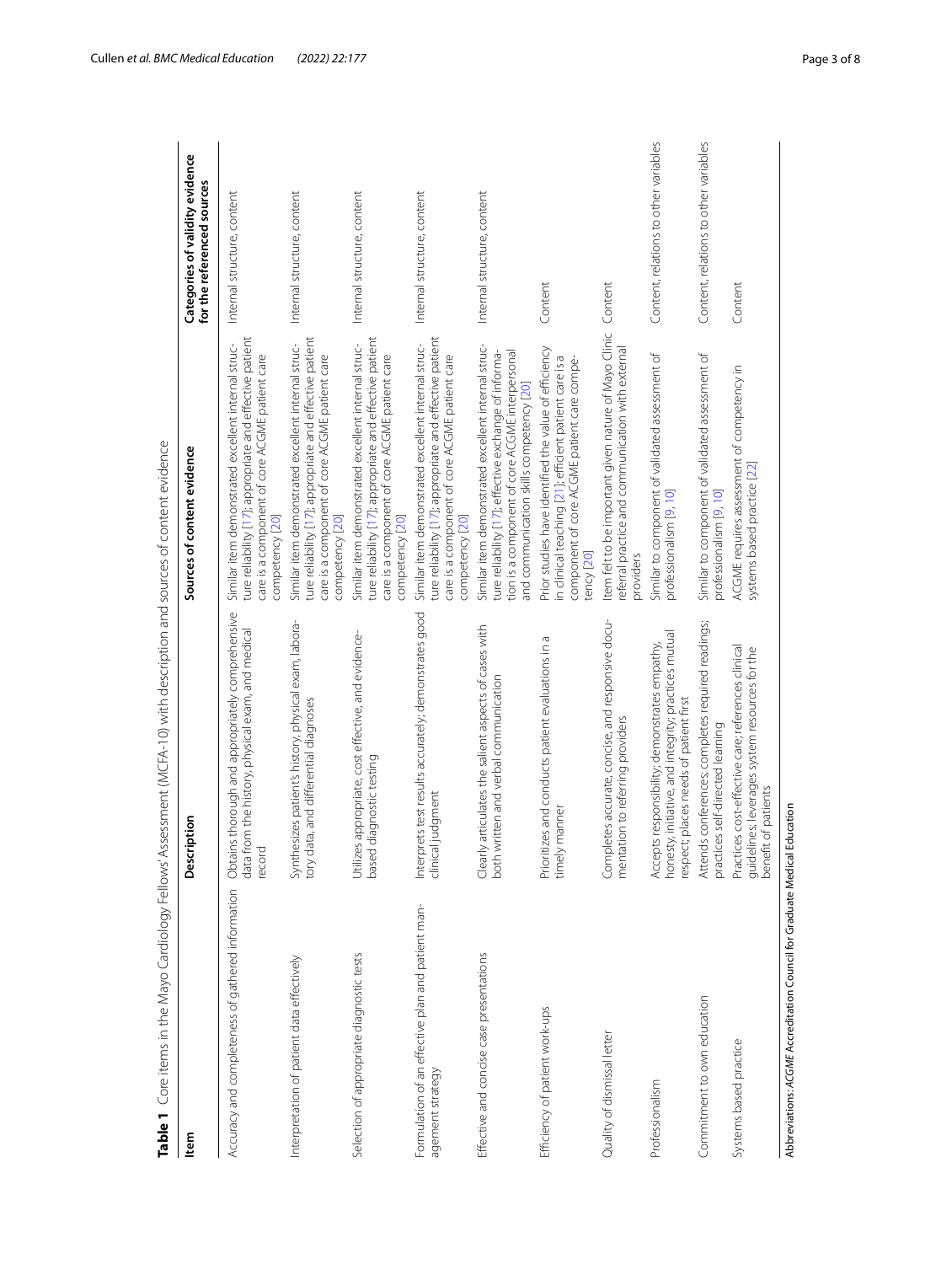## **Relations to other variables evidence**

Table [2](#page-3-0) outlines independent variables used for relations to other variables evidence. In-training examination (ITE) scores were identifed as the mean percent correct on the cardiology ITE taken annually during the frst 3years of fellowship [\[23](#page-7-5)]. Conference attendance was the number of departmental educational conferences attended during the 2years of core clinical training. Fellows with satisfactory evaluation compliance completed ≥90% of their assigned rotation and faculty evaluations during their core clinical training. Board examination performance was classifed as pass or fail on the American Board of Internal Medicine's initial Cardiovascular Disease Certifcation Exam. Fellows receiving a staf appointment were those who joined the Mayo Clinic faculty upon completion of training. Receiving an award was defined as attaining  $\geq$ 1 divisional, departmental, or institutional award during fellowship training.

To develop relations to other variables evidence, faculty-of-fellow end-of-rotation scores including the MCFA-10 items were combined across each subject's 2years of core clinical training [[15\]](#page-6-13). Individual items from each faculty's assessment were averaged to obtain a total score for that particular assessment form. Scores from all assessments that a fellow received were averaged into one score on a continuous scale. The specific items in each assessment varied slightly over time and across rotations. However, the MCFA-10 items (Table [1](#page-2-0)) formed the foundation of the instrument under consideration.

## **Data collection**

This study received an exemption from the Mayo Clinic Institutional Review Board. All data were de-identifed prior to analysis and were treated as confdential, in accordance with our standard approach to educational data. Data for this study pertained only to Mayo Clinic cardiology fellows and were the property of our cardiology fellowship program. External sources were not accessed to collect data for this study.

## **Statistical analysis**

We inspected the distribution of continuous variables prior to conducting the primary analysis to determine if they should be treated as normally distributed. We reported distributions of continuous predictor and outcome variables as mean $\pm$ standard deviation or median (interquartile range) as appropriate based on the distribution, and n (%) for categorical or ordinal variables. In subjects with missing ITE results, we imputed the median ITE score. We examined relationships between predictor and continuous outcome variables using simple and multiple linear regression methods. We built the multiple regression model based upon the results of the univariate regression models. Those variables with  $p < 0.1$  on univariate regression were candidate variables in the multiple regression model. We then removed variables one at a time until all variables had  $p \leq 0.05$ . We reported results of linear regression models as beta coefficients with corresponding 95% confdence intervals (CI) and presented regression R-squared values as a means of comparing strength of association of diferent variables and models. Pairwise associations between variables in the multiple regression model, including Pearson chi-square tests and Spearman correlations, were further evaluated for evidence of co-linearity. To support internal structure validity evidence, we calculated Cronbach's α across all raters for the MCFA-10 items  $[4, 24]$  $[4, 24]$  $[4, 24]$  $[4, 24]$ . The threshold for statistical significance was set at  $p \leq 0.05$ . Analyses were conducted using SAS version 9.4 (Cary, NC).

## **Results**

## **Participant characteristics**

Of the 67 fellows who entered the 2 years of clinical training during our study period, 2 were excluded because they entered the fellowship through non-traditional means and did not have complete application data available. Therefore, the final study group included 65 fellows.

The median age of the study population at the beginning of clinical training was 30years, and 41 (63%) were male. The fellows in this study trained at 18 different residency programs. Table [3](#page-4-0) outlines the distribution of the variables in our study group.

## **Internal structure evidence**

As noted in our prior work, 142 faculty evaluators completed 4494 fellow assessments containing a total of

<span id="page-3-0"></span>**Table 2** Definitions of variables to support relations to other variables evidence

| Number of fellowship sanctioned educational conferences attended during 2 years of core clinical training                                |
|------------------------------------------------------------------------------------------------------------------------------------------|
| Completion of $\geq$ 90% of rotation and faculty evaluations during study period                                                         |
| Pass / fail performance on the initial attempt on the American Board of Internal Medicine's Cardiovascular<br>Disease Certification Exam |
| Faculty appointment at Mayo Clinic or affiliated sites upon completion of training                                                       |
| Receipt of $\geq$ 1 competitive divisional, departmental, or institutional award during fellowship training                              |
| Mean percent correct on the cardiology in-training examination                                                                           |
|                                                                                                                                          |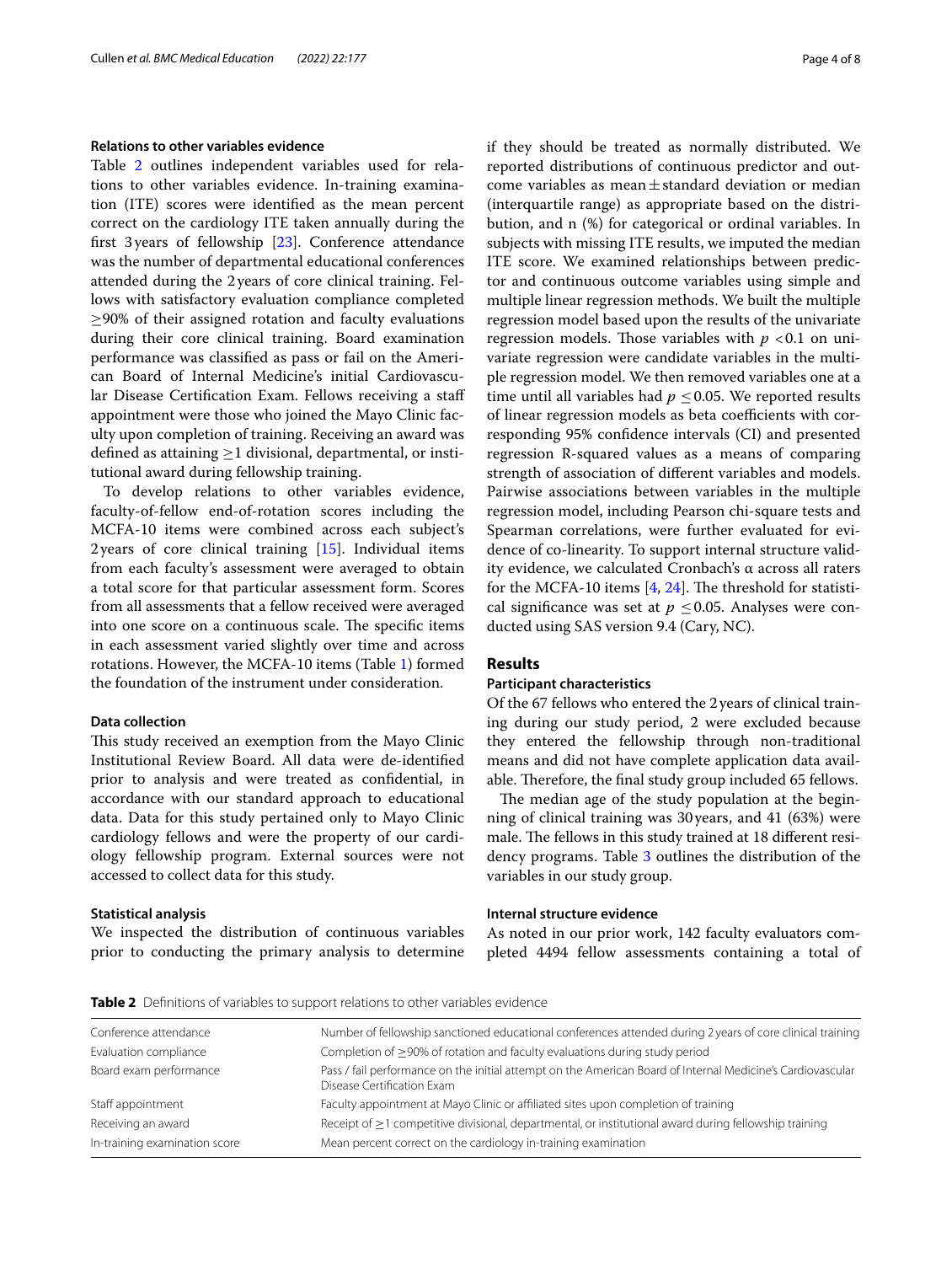<span id="page-4-0"></span>**Table 3** Distribution of variables to support relations to other variables evidence

| Variable                                   | Value <sup>*</sup> |
|--------------------------------------------|--------------------|
| Median age (years)                         | 30                 |
| Male gender                                | 41 (63)            |
| In-training examination score <sup>+</sup> | $69 + 7$           |
| Conference attendance <sup>#</sup>         | $97 + 30$          |
| Evaluation compliance > 90%                | 34 (52)            |
| Board exam performance                     |                    |
| Pass                                       | 62(95)             |
| Fail                                       | 2(3.1)             |
| Not available                              | 1(1.5)             |
| Staff appointment                          | 23(35)             |
| Receiving an award                         | 20(31)             |

 $^*$  Values are presented as mean  $\pm$  standard deviation or n (%) of the 65 total study subjects, unless otherwise indicated

† ITE score was missing in 23 subjects and available in 42 of 65 subjects

‡ Conference attendance data was missing in 1 subject

27,941 individual evaluation items. The internal consistency reliability for the MCFA-10 items was excellent (Cronbach's  $\alpha = 0.98$ ) [[15,](#page-6-13) [25](#page-7-7)]. Of the 27,941 individual items, on a 1–5 ordinal scale, 23 were 1's (0.1%), 293 were 2's (1.1%), 4009 were 3's (14.4%), 16,830 were 4's (60.2%), and 6786 were 5's (24.3%). The mean assessment score across all fellows during the frst 2years of clinical training was  $4.07 \pm 0.18$ .

## **Relations to other variables evidence**

Correlation analyses between the independent variables in the study demonstrated a positive association between ITE scores and conference attendance (Spearman Correlation Coefficient=0.42;  $p = 0.006$ ), a strong positive association between receiving an award and a Mayo Clinic staff appointment (75% of those who received an award joined the faculty vs. 18% of those who did not receive an award;  $p < 0.0001$ ), and a weak positive association between evaluation compliance and conference attendance (mean attendance 104 conferences in those with ≥90% evaluation compliance vs. 88 conferences in those with  $\langle 90\%$  evaluation compliance;  $p = 0.04$ ). No other signifcant associations between independent variables in this study existed.

Table [4](#page-4-1) demonstrates the results of the linear regression analysis to support relations to other variables evidence. Univariate analysis found that higher ITE scores and receiving a divisional, departmental, or institutional award were associated with higher aggregate assessment scores. Other predictor variables, including educational conference attendance, compliance with completion of evaluations, board examination performance, and staf appointment upon completion of training were not associated with aggregate assessment scores. In a multi-variable model adjusted for ITE score and receiving an award, both variables remained signifcantly associated with aggregate assessment scores that included the MCFA-10 items. Overall  $\mathbb{R}^2$  for the multivariable model was 0.25.

## **Discussion**

To our knowledge, this is the frst validation study reporting multiple types of evidence for an instrument assessing clinical performance of cardiology fellows. We identifed excellent internal consistency and strong evidence for relations to other variables, particularly ITE scores and receiving an award. We also provide evidence for content based on experience with prior instruments and published literature. These findings offer important implications for the assessment of cardiology fellows.

<span id="page-4-1"></span>

| <b>Table 4</b> Linear regression analyses to support relations to other variables evidence |  |
|--------------------------------------------------------------------------------------------|--|
|--------------------------------------------------------------------------------------------|--|

|                                            | Univariate analysis <sup>a</sup> |                 | Multivariable analyses <sup>a</sup>     |                 |
|--------------------------------------------|----------------------------------|-----------------|-----------------------------------------|-----------------|
| Variable                                   | $\beta$ -estimate (95% CI)       | <i>p</i> -value | $\beta$ -estimate (95% CI) <sup>b</sup> | <i>p</i> -value |
| In-training examination score <sup>c</sup> | $0.083(0.002 - 0.164)$           | 0.05            | $0.088(0.003 - 0.153)$                  | 0.05            |
| Conference attendance <sup>d</sup>         | $0.001 (-0.001 - 0.002)$         | 0.25            |                                         |                 |
| Evaluation compliance $(≥90%)$             | $0.053 (-0.037 - 0.142)$         | 0.25            |                                         |                 |
| Board examination failure                  | $-0.237(-0.495-0.019)$           | 0.07            |                                         |                 |
| Staff appointment                          | $0.034 (-0.060 - 0.129)$         | 0.48            |                                         |                 |
| Receiving an award                         | $0.164(0.075 - 0.254)$           | < 0.001         | $0.152(0.065 - 0.237)$                  | 0.001           |

a β-estimates are reported for the associations between the listed independent variable and each subject's aggregated faculty-of-fellow end-of-rotation assessment scores that included MCFA-10 items

<sup>b</sup> β-estimates are adjusted for receiving an award, in-training exam score, and missing in-training exam score (*n* = 23)

c The association between in-training exam score and the primary outcome was examined in the 42 of 65 subjects where in-training exam score was available. For the remaining 23 subjects with unavailable ITE results, in-training exam score was imputed as the median score. β-estimates for both the univariate and multivariable analyses are reported for a 10-point increase in in-training exam scores

<sup>d</sup> Conference attendance data was missing in 1 subject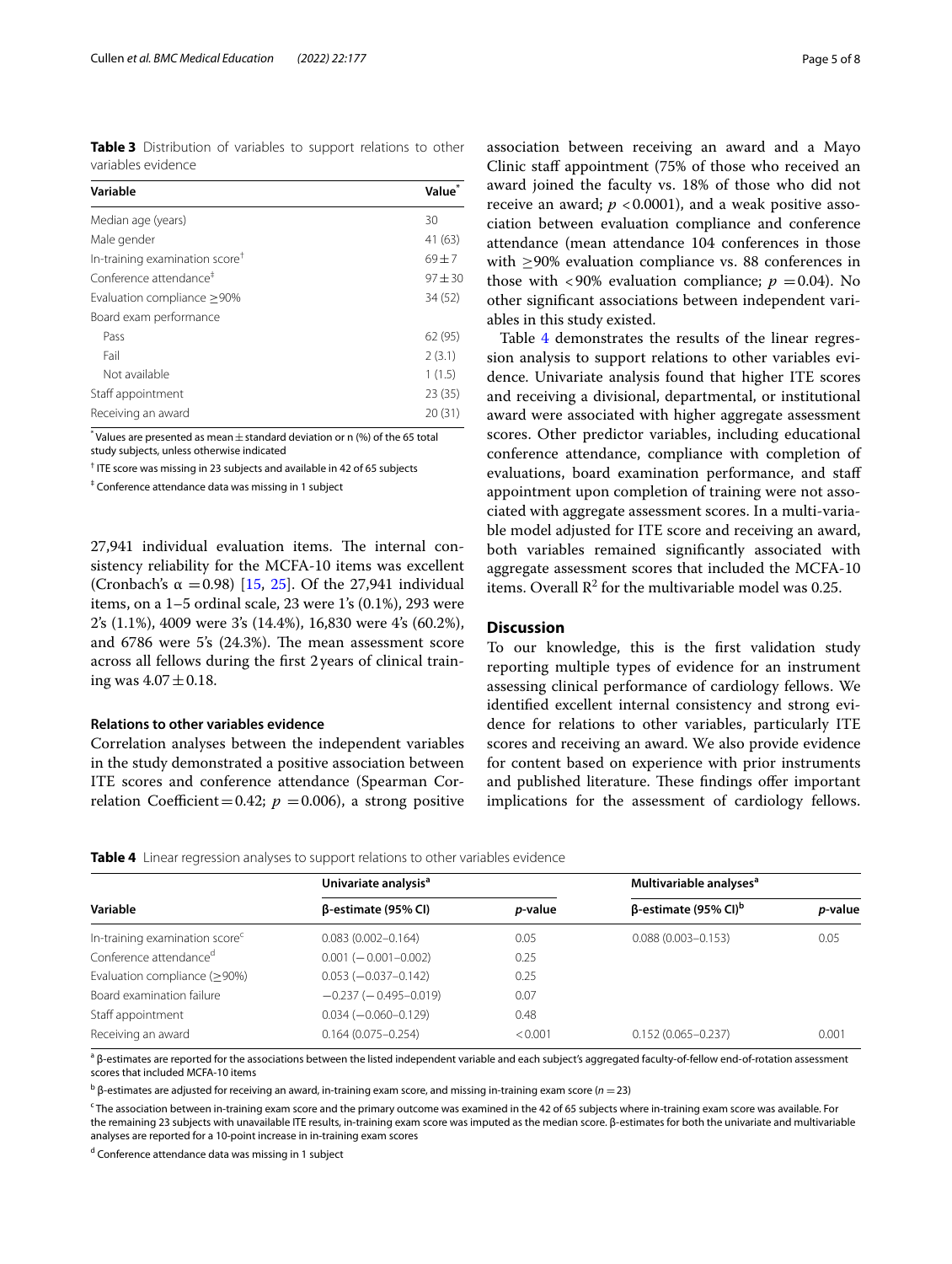They also extend our previous work regarding relationships between the cardiology fellowship application and clinical performance during subsequent training [\[15\]](#page-6-13).

Current approaches assert that validity relates to the construct of interest and that evidence to support the construct comes from fve sources: content, internal structure, response process, relations to other variables, and consequences  $[4, 5]$  $[4, 5]$  $[4, 5]$  $[4, 5]$  $[4, 5]$ . A systematic review of validation studies in the feld of medical education revealed that most commonly reported sources of validity evidence come from the categories of content, internal structure, and relations to variables [\[26](#page-7-8)]. In this study, content evidence for the MCFA-10 comes from items with established validity evidence in other settings. Several components of the MCFA-10 directly relate to ACGME core competencies  $[20]$  $[20]$ . This study is among the frst to establish content evidence of these items in subspecialty medicine fellowships, particularly CV. Our fndings also demonstrate internal structure evidence for the MCFA-10 based on excellent internal consistency reliability (Cronbach's  $\alpha = 0.98$ ).

A major component of validity evidence for MCFA-10 scores in this study comes from relations to other variables. We found that ITE scores and receiving an award are signifcantly associated with faculty-of-fellow clinical assessment scores that contain the MCFA-10 items. In contrast, we did not identify an association between assessment scores and conference attendance, evaluation completion, board certifcation, or staf appointment upon completion of training. These findings infer that cardiology faculty may emphasize medical knowledge and competitive achievement, which could be refected in their performance assessments of the fellows. Additionally, variables such as conference attendance, evaluation completion, and board examination performance may be less likely to infuence cardiology faculty-of-fellow assessments because these variables are less visible than displays of medical knowledge and receipt of awards.

The variables used for relations to other variables evidence in this study encompass important dimensions of assessment in medical education. ITE scores and board certifcation exam performance refect standardized measures of medical knowledge. Receiving an award and staff appointment after finishing training reflect competitive achievement and career advancement, respectively. Evaluation completion and conference attendance are markers of professionalism. The correlations of assessment scores containing MCFA-10 items with ITE scores and receipt of awards suggest that our assessment captures elements of both medical knowledge and achievement. Although relationships between assessment scores and professionalism-related variables were less robust, items in the MCFA-10 have previously demonstrated associations with other assessments of professionalism [[9,](#page-6-8) [10](#page-6-9)].

As noted above, prior work has shown factor instability of learner-of-faculty clinical teaching assessment scores between general medicine and cardiology environments [[12\]](#page-6-11). This implies that validated assessments of internal medicine residents may not hold the same validity in cardiology fellows. Importantly, our study found that our MCFA-10 items, which have been validated in internal medicine residents, remain valid for assessing clini-cal performance in cardiology fellows [[9](#page-6-8), [10,](#page-6-9) 17-[19](#page-7-1)]. This new association builds on prior literature and provides unique relations to other variables evidence. It suggests that, while the clinical learning environments between general internal medicine and cardiology difer, the MCFA-10 items work well to assess internal medicine residents and cardiology fellows and retain their validity across both subspecialties. Future work may examine if these MCFA-10 items maintain their validity in other institutions and medical specialties.

We performed exploratory analyses examining associations between independent variables in our study. We found positive correlations between (1) ITE scores and conference attendance, (2) receiving an award and staf appointment, and (3) evaluation compliance and conference attendance. The association between ITE scores and conference attendance has been documented in other settings among IM residents [[27\]](#page-7-9). Previous work has demonstrate a strong association between the CV ITE scores and performance on the ABIM's CV initial certifcation exam [\[28](#page-7-10)]. Our fndings further support utility of the cardiovascular CV ITE as a marker of medical knowledge acquisition.

The identified correlation between receipt of awards and staff appointment likely reflects overall professional aptitude, as Mayo Clinic applies similar criteria to faculty selection as it does to recognizing recipients of prestigious awards. Finally, the correlation between evaluation compliance and conference attendance may indicate conscientious behaviors among CV fellows in this study, which has been previously documented among IM residents [\[10](#page-6-9)].

#### **Limitations**

While this is a single institution study, the Mayo Clinic Cardiovascular Diseases Fellowship is one of the largest in the country, making it particularly suited for this research from the perspective of sample size and program representativeness. Furthermore, the knowledge, professionalism, and performance variables in our study are widely utilized by other CV training programs. For enhanced generalizability, we acknowledge that multiinstitutional studies including diverse cardiology trainees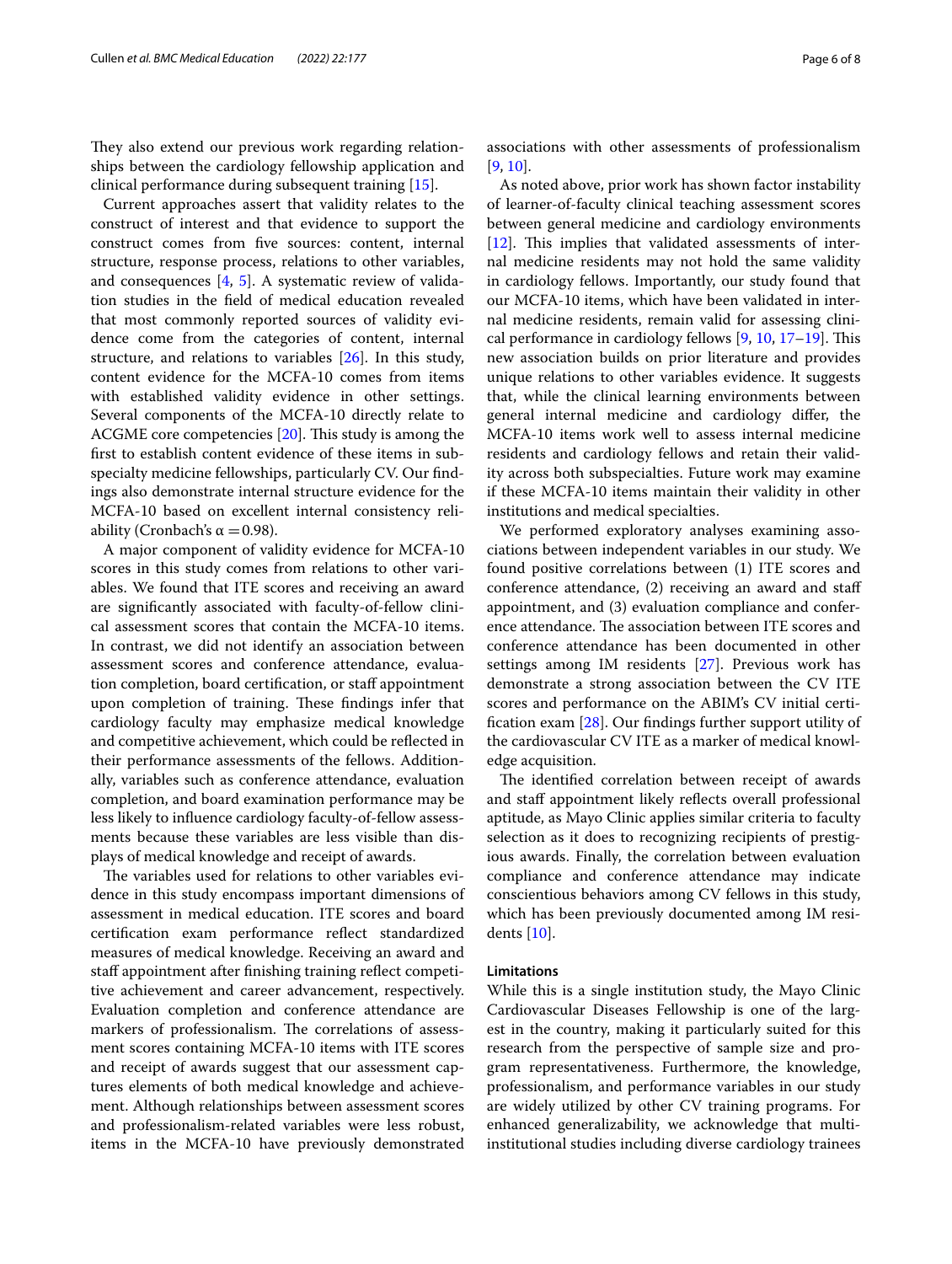and fellowship programs are necessary to validate our fndings. Our study enrolled fellows who completed clinical training between June, 2009 and June, 2015 because were able to collect complete data on that cohort. Our fndings remain relevant given the durable nature of the MCFA-10 items over time. 95% of fellows in our study passed their initial board examination, thus limiting the utility of this variable in regression analysis. We still demonstrated an association between ITE score and faculty assessment scores, supporting the association between MCFA-10 items and medical knowledge. Our study used linear regression to perform the relations to other variables analysis when most scores were 3's, 4's, or 5's on a 5-point scale. This is a common practice in education research, particularly when data is symmetrically distributed around an elevated mean, as ours was [\[29](#page-7-11)]. Finally, although this study did not report response process or consequences validity evidence, it did report the most commonly sought sources of validity evidence in medical education, as previous research documented [[26\]](#page-7-8).

## **Conclusions**

We are unaware of previous validity studies on methods for assessing cardiology fellows. This study supports validity of MCFA-10 scores as an efective means of assessing clinical performance among cardiology fellows. This study should serve as a foundation for the assessment of cardiology fellows and for future investigations of the MCFA-10 in cardiology fellowship training.

#### **Abbreviations**

CI: Confdence interval; CV: Cardiovascular diseases; IM: Internal medicine; ITE: In-training examination.

#### **Acknowledgements**

The authors have no acknowledgements to report.

#### **Authors' contributions**

All authors contributed to the study design, data collection, and / or data analysis. All authors have been involved in drafting or revising the manuscript for critically important intellectual content. All authors have approved this manuscript.

#### **Funding**

This work was funded in part by the 2016 Mayo Clinic Endowment for Education Research Award, Mayo Clinic, Rochester, Minnesota.

#### **Availability of data and materials**

The datasets generated and analyzed during this study are not publicly available to maintain confdentiality of the study subjects. Inquiries regarding the availability of data in this study can be directed to the study's frst author, Dr. Cullen.

## **Declarations**

#### **Ethics approval and consent to participate**

This research was performed in accordance with the relevant guidelines and regulations. It was conducted in an established educational setting involving normal educational practices. All data in this study came from existing

educational resources. Therefore, this study received an exemption from the Mayo Clinic Institutional Review Board.

## **Consent for publication**

No applicable.

#### **Competing interests**

The authors have no fnancial conficts of interest to disclose regarding this manuscript.

#### **Author details**

<sup>1</sup> Department of Cardiovascular Medicine, Mayo Clinic, 200 First St. SW, Rochester, Minnesota 55905, USA. <sup>2</sup> Department of Information Services, Mayo Clinic, 55905, 200 First St. SW, Rochester, Minnesota, USA. <sup>3</sup> Department of Health Sciences Research, Division of Biomedical Statistics and Informatics, Mayo Clinic, 200 First St. SW, Rochester, Minnesota 55905, USA. 4 Division of General Internal Medicine, Department of Internal Medicine, Mayo Clinic, 200 First St. SW, Rochester, Minnesota 55905, USA.

## Received: 2 August 2021 Accepted: 3 March 2022 Published online: 15 March 2022

#### **References**

- <span id="page-6-0"></span>1. Brotherton SE, Etzel SI. Graduate medical education, 2019-2020. JAMA. 2020;324(12):1230–50.
- <span id="page-6-1"></span>2. Halperin JL, Williams ES, Fuster V, COCATS 4 introduction, J Am Coll Cardiol. 2015;65(17):1724–33.
- <span id="page-6-2"></span>3. Sinha SS, Julien HM, Krim SR, Ijioma NN, Baron SJ, Rock AJ, et al. COCATS 4: securing the future of cardiovascular medicine. J Am Coll Cardiol. 2015;65(17):1907–14.
- <span id="page-6-3"></span>4. Cook DA, Beckman TJ. Current concepts in validity and reliability for psychometric instruments: theory and application. Am J Med. 2006;119(2):166 e167–16.
- <span id="page-6-6"></span>5. Downing SM. Validity: on the meaningful interpretation of assessment data. Med Educ. 2003;37(9):830–7.
- <span id="page-6-4"></span>6. Messick S. Validity. In: Linn R, editor. Educational Measurement. Phoenix: Oryx Press; 1993. p. 13–103.
- <span id="page-6-5"></span>7. Cook DA. When I say… validity. Med Educ. 2014;48(10):948–9.
- <span id="page-6-7"></span>8. Cook DA, Zendejas B, Hamstra SJ, Hatala R, Brydges R. What counts as validity evidence? Examples and prevalence in a systematic review of simulation-based assessment. Adv Health Sci Educ. 2014;19(2):233–50.
- <span id="page-6-8"></span>9. Cullen MW, Reed DA, Halvorsen AJ, Wittich CM, Kreuziger LMB, Keddis MT, et al. Selection criteria for internal medicine residency applicants and professionalism ratings during internship. Mayo Clin Proc. 2011;86(3):197–202.
- <span id="page-6-9"></span>10. Reed DA, West CP, Mueller PS, Ficalora RD, Engstler GJ, Beckman TJ. Behaviors of highly professional resident physicians. JAMA. 2008;300(11):1326–33.
- <span id="page-6-10"></span>11. Durning SJ, Cation LJ, Markert RJ, Pangaro LN. Assessing the reliability and validity of the Mini-clinical evaluation exercise for internal medicine residency training. Acad Med. 2002;77(9):900–4.
- <span id="page-6-11"></span>12. Beckman TJ, Cook DA, Mandrekar JN. Factor instability of clinical teaching assessment scores among general internists and cardiologists. Med Educ. 2006;40(12):1209–16.
- <span id="page-6-12"></span>13. Allred C, Berlacher K, Aggarwal S, Auseon AJ. Mind the gap: representation of medical education in cardiology-related articles and journals. J Grad Med Educ. 2016;8(3):341–5.
- 14. Cullen MW, Klarich KW, Oxentenko AS, Halvorsen AJ, Beckman TJ. Characteristics of internal medicine residents who successfully match into cardiology fellowships. BMC Med Educ. 2020;20(1):238.
- <span id="page-6-13"></span>15. Cullen MW, Beckman TJ, Baldwin KM, Engstler GJ, Mandrekar J, Scott CG, et al. Predicting quality of clinical performance from cardiology fellowship applications. Tex Heart Inst J. 2020;47(4):258–64.
- <span id="page-6-14"></span>16. American Educational Research Association, American Psychological Association, National Council on Measurement in Education. Validity. In: Standards for Educational and Psychological Testing. Washington, DC: American Educational Research Association; 2014. p. 11–20.